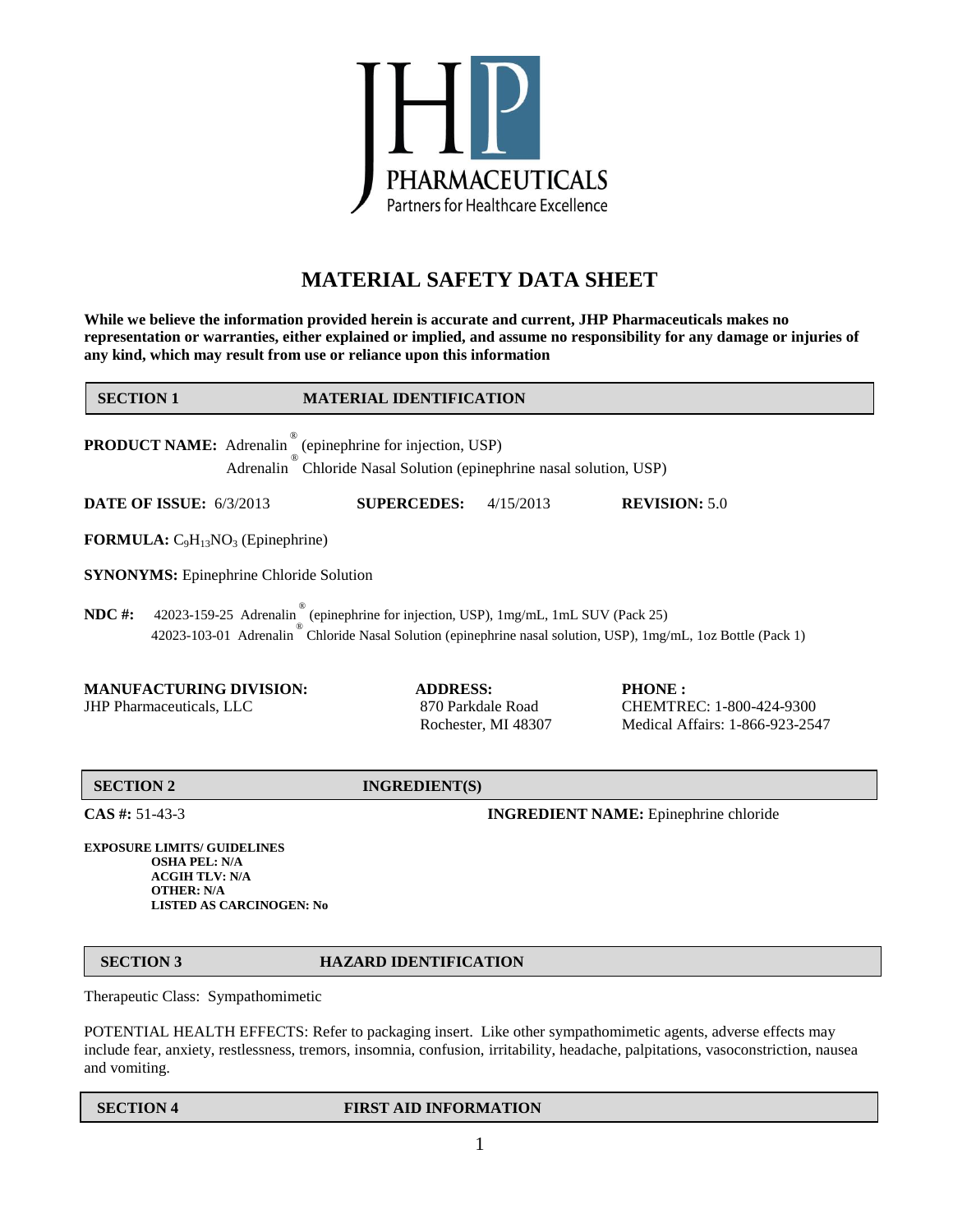**SKIN:** Wash skin with soap and water for at least **INHALATION:** If adverse effects occur, remove to 15 minutes while removing contaminated clothing uncontaminated area. Seek medical attention. and shoes. Seek medical attention.

**INGESTION**: Seek medical attention. **EYES**: Flush eyes with plenty of water for at least 15 minutes. Seek medical attention.

### **SECTION 5 FIRE AND EXPLOSION DATA**

### **FLASH POINT AND METHOD:** ND

**EXTINGUISHING MEDIUM:** Carbon Dioxide, Regular Dry Chemical, Regular Foam, Water

**SPECIAL FIRE PROCEDURES:** Move container from fire area if it can be done without risk. Avoid inhalation of material or combustion by- products. Stay upwind and keep out of low areas. Use approved self-contained breathing apparatus.

**HAZARDOUS DECOMPOSITION OR COMBUSTION PRODUCTS:** Oxides of Carbon

**FIRE HAZARDS:** ND **EXPLOSION HAZARDS:** NA

### **SECTION 6 ACCIDENTAL RELEASE MEASURES**

**ACTION TO BE TAKEN IF MATERIAL IS RELEASED OR SPILLED:** Prevent exposure. Contain spill without personal risk. Wipe or mop up spill and place in appropriate container for disposal.

### **SECTION 7 HANDLING AND STORAGE**

**STORAGE:** Store and handle in accordance with all current regulations and standards. Store between 20° to 25°C (68° to 77°F). [See USP Controlled Room Temperature]. Protect from light and freezing. See original container for storage recommendations. Keep separated from incompatible substances.

# **SECTION 8 SPECIAL PROTECTION INFORMATION**

**VENTILATION:** No special requirements under normal conditions.

**EYE PROTECTION:** Wear splash resistant safety goggles. Provide an emergency eyewash fountain and quick drench shower in the immediate work area.

**CLOTHING:** Wear appropriate chemical resistant clothing.

**GLOVES**: Wear appropriate chemical resistant gloves.

**RESPIRATOR**: No respirator is required under normal conditions of use. Ensure compliance with applicable exposure limits.

# **SECTION 9 PHYSICAL AND CHEMICAL DATA**